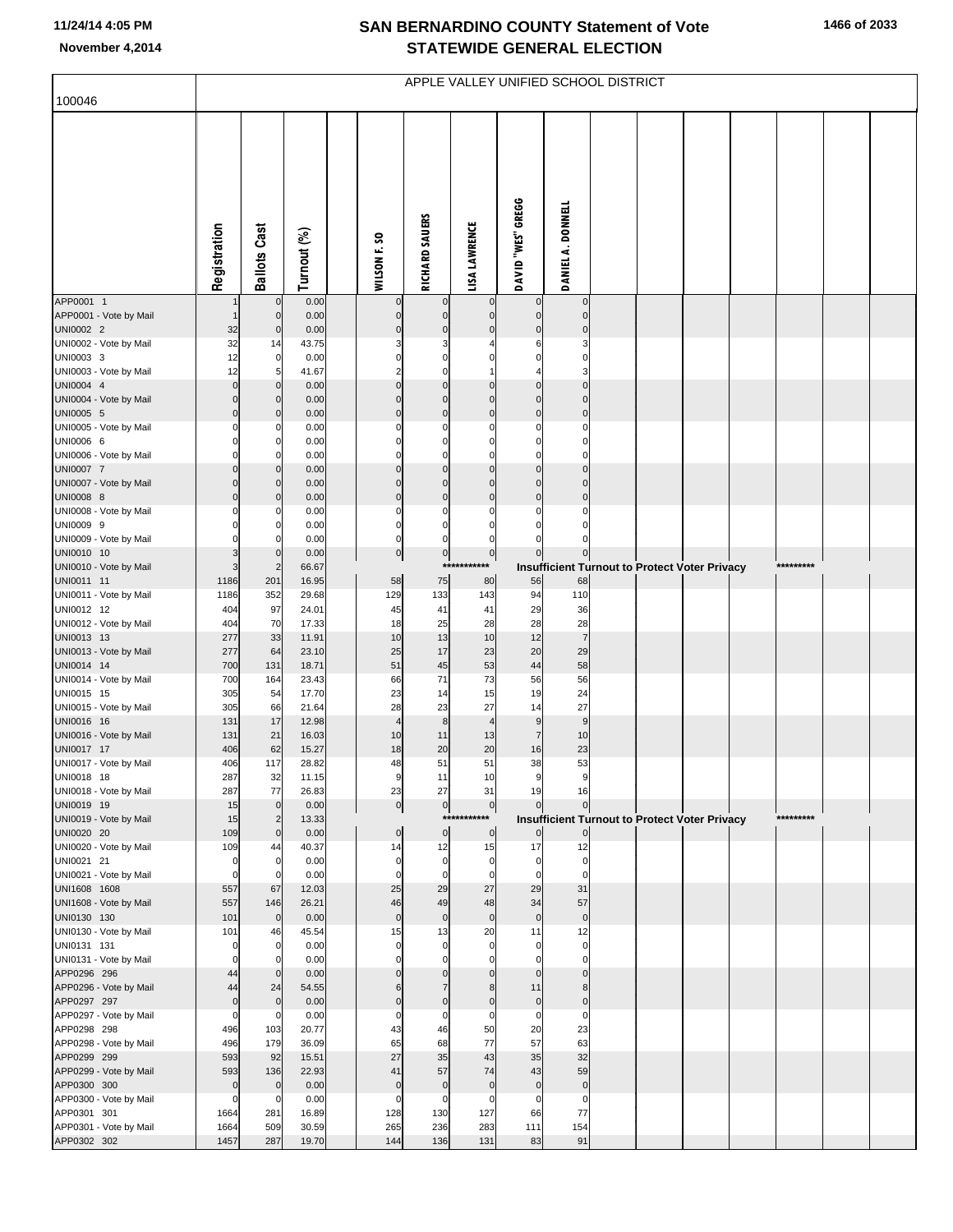## **SAN BERNARDINO COUNTY Statement of Vote November 4,2014 STATEWIDE GENERAL ELECTION**

| 100046                                | APPLE VALLEY UNIFIED SCHOOL DISTRICT |                            |                |  |                             |                            |                                  |                               |                             |  |  |  |  |  |  |
|---------------------------------------|--------------------------------------|----------------------------|----------------|--|-----------------------------|----------------------------|----------------------------------|-------------------------------|-----------------------------|--|--|--|--|--|--|
|                                       |                                      |                            |                |  |                             |                            |                                  |                               |                             |  |  |  |  |  |  |
|                                       | Registration                         | <b>Ballots Cast</b>        | Turnout (%)    |  | WILSON F. SO                | RICHARD SAUERS             | LISA LAWRENCE                    | DAVID "WES" GREGG             | DANIEL A. DONNELL           |  |  |  |  |  |  |
| APP0302 - Vote by Mail                | 1457                                 | 452                        | 31.02          |  | 223                         | 213                        | 226                              | 125                           | 156                         |  |  |  |  |  |  |
| APP0303 303<br>APP0303 - Vote by Mail | 1838<br>1838                         | 217<br>293                 | 11.81<br>15.94 |  | 77<br>112                   | 86<br>113                  | 90<br>135                        | 88<br>103                     | 85<br>95                    |  |  |  |  |  |  |
| APP0304 304                           | 1756                                 | 282                        | 16.06          |  | 118                         | 129                        | 144                              | 95                            | 108                         |  |  |  |  |  |  |
| APP0304 - Vote by Mail<br>APP0305 305 | 1756<br>1598                         | 419<br>222                 | 23.86<br>13.89 |  | 169<br>88                   | 182<br>111                 | 182<br>102                       | 116<br>68                     | 160<br>74                   |  |  |  |  |  |  |
| APP0305 - Vote by Mail                | 1598                                 | 371                        | 23.22          |  | 135                         | 155                        | 169                              | 134                           | 150                         |  |  |  |  |  |  |
| APP0306 306                           | 1689                                 | 233                        | 13.80          |  | 96                          | 110                        | 118                              | 73                            | 89                          |  |  |  |  |  |  |
| APP0306 - Vote by Mail<br>APP0307 307 | 1689<br>1169                         | 321<br>194                 | 19.01<br>16.60 |  | 122<br>97                   | 121<br>95                  | 139<br>101                       | 117<br>50                     | 133<br>64                   |  |  |  |  |  |  |
| APP0307 - Vote by Mail                | 1169                                 | 333                        | 28.49          |  | 142                         | 141                        | 159                              | 82                            | 119                         |  |  |  |  |  |  |
| APP0308 308                           | 1290                                 | 219                        | 16.98          |  | 91                          | 95                         | 92                               | 69                            | 84                          |  |  |  |  |  |  |
| APP0308 - Vote by Mail<br>APP0309 309 | 1290<br>1823                         | 337<br>298                 | 26.12<br>16.35 |  | 166<br>152                  | 162<br>145                 | 192<br>141                       | 79<br>83                      | 109<br>79                   |  |  |  |  |  |  |
| APP0309 - Vote by Mail                | 1823                                 | 599                        | 32.86          |  | 342                         | 320                        | 328                              | 135                           | 189                         |  |  |  |  |  |  |
| APP0310 310                           | 1177                                 | 242                        | 20.56          |  | 110                         | 115                        | 119                              | 74                            | 74                          |  |  |  |  |  |  |
| APP0310 - Vote by Mail<br>APP0311 311 | 1177<br>1904                         | 305<br>307                 | 25.91<br>16.12 |  | 142<br>136                  | 145<br>143                 | 163<br>142                       | 72<br>77                      | 97<br>104                   |  |  |  |  |  |  |
| APP0311 - Vote by Mail                | 1904                                 | 586                        | 30.78          |  | 305                         | 295                        | 274                              | 152                           | 185                         |  |  |  |  |  |  |
| APP0312 312                           | 1522                                 | 269                        | 17.67          |  | 121                         | 102                        | 127                              | 78                            | 96                          |  |  |  |  |  |  |
| APP0312 - Vote by Mail<br>APP0313 313 | 1522<br>1606                         | 384<br>234                 | 25.23<br>14.57 |  | 205<br>111                  | 194<br>101                 | 217<br>131                       | 99<br>56                      | 109<br>79                   |  |  |  |  |  |  |
| APP0313 - Vote by Mail                | 1606                                 | 611                        | 38.04          |  | 336                         | 322                        | 324                              | 120                           | 170                         |  |  |  |  |  |  |
| APP0314 314                           | 1260                                 | 238                        | 18.89          |  | 97                          | 105                        | 122                              | 61                            | 65                          |  |  |  |  |  |  |
| APP0314 - Vote by Mail<br>APP0315 315 | 1260<br>1199                         | 390<br>206                 | 30.95<br>17.18 |  | 193<br>81                   | 186<br>85                  | 218<br>95                        | 93<br>70                      | 105<br>70                   |  |  |  |  |  |  |
| APP0315 - Vote by Mail                | 1199                                 | 246                        | 20.52          |  | 109                         | 115                        | 117                              | 78                            | 89                          |  |  |  |  |  |  |
| APP0316 316<br>APP0316 - Vote by Mail | 1517<br>1517                         | 185<br>239                 | 12.20<br>15.75 |  | 65<br>88                    | 69<br>88                   | 82<br>106                        | 49<br>96                      | 58<br>96                    |  |  |  |  |  |  |
| APP0317 317                           | 1283                                 | 156                        | 12.16          |  | 39                          | 43                         | 62                               | 65                            | 75                          |  |  |  |  |  |  |
| APP0317 - Vote by Mail                | 1283                                 | 245                        | 19.10          |  | 84                          | 86                         | 98                               | 87                            | 95                          |  |  |  |  |  |  |
| APP0318 318<br>APP0318 - Vote by Mail | 1308<br>1308                         | 135<br>286                 | 10.32<br>21.87 |  | 56<br>118                   | 53<br>114                  | 61<br>137                        | 34<br>110                     | 45<br>128                   |  |  |  |  |  |  |
| APP0319 319                           | 1122                                 | 154                        | 13.73          |  | 48                          | 57                         | 66                               | 60                            | 60                          |  |  |  |  |  |  |
| APP0319 - Vote by Mail                | 1122                                 | 188                        | 16.76          |  | 71                          | 76                         | 100                              | 70                            | 68                          |  |  |  |  |  |  |
| APP0320 320<br>APP0320 - Vote by Mail | 2633<br>2633                         | 437<br>1426                | 16.60<br>54.16 |  | 199<br>621                  | 190<br>621                 | 214<br>732                       | 104<br>351                    | 132<br>490                  |  |  |  |  |  |  |
| APP0321 321                           | 470                                  | 65                         | 13.83          |  | 28                          | 30                         | 35                               | 26                            | 19                          |  |  |  |  |  |  |
| APP0321 - Vote by Mail                | 470                                  | 136                        | 28.94          |  | 61                          | 65                         | 63                               | 25                            | 33                          |  |  |  |  |  |  |
| APP0322 322<br>APP0322 - Vote by Mail | 1414<br>1414                         | 154<br>303                 | 10.89<br>21.43 |  | 63<br>136                   | 61<br>109                  | 74<br>153                        | 56<br>108                     | 51<br>129                   |  |  |  |  |  |  |
| APP0323 323                           | 1044                                 | 120                        | 11.49          |  | 39                          | 49                         | 55                               | 40                            | 51                          |  |  |  |  |  |  |
| APP0323 - Vote by Mail                | 1044                                 | 192                        | 18.39          |  | 63                          | 70                         | 94                               | 60                            | 76                          |  |  |  |  |  |  |
| APP0324 324<br>APP0324 - Vote by Mail | $\mathbf 0$<br>$\mathbf 0$           | $\mathbf 0$<br>$\mathbf 0$ | 0.00<br>0.00   |  | $\mathbf{0}$<br>$\mathbf 0$ | $\mathbf 0$<br>$\mathbf 0$ | $\overline{0}$<br>$\overline{0}$ | $\overline{0}$<br>$\mathbf 0$ | $\mathbf{0}$<br>$\mathbf 0$ |  |  |  |  |  |  |
| APP1609 1609                          | 1232                                 | 161                        | 13.07          |  | 48                          | 46                         | 61                               | 74                            | 69                          |  |  |  |  |  |  |
| APP1609 - Vote by Mail                | 1232                                 | 265                        | 21.51          |  | 107                         | 92                         | 108                              | 87                            | 108                         |  |  |  |  |  |  |
| HES0325 325<br>HES0325 - Vote by Mail | $\mathbf 0$<br>$\Omega$              | 0<br>$\mathbf 0$           | 0.00<br>0.00   |  | $\mathbf 0$<br>$\mathbf{0}$ | $\mathbf 0$<br>$\mathbf 0$ | $\mathbf 0$<br>$\Omega$          | $\mathbf 0$<br>$\overline{0}$ | $\mathbf 0$<br>$\mathbf 0$  |  |  |  |  |  |  |
| UNI0461 461                           | $\Omega$                             | $\mathbf 0$                | 0.00           |  | $\mathbf{0}$                | $\Omega$                   | $\Omega$                         | $\mathbf{0}$                  | $\mathbf 0$                 |  |  |  |  |  |  |
| UNI0461 - Vote by Mail                | $\mathbf 0$                          | $\mathbf 0$                | 0.00           |  | $\Omega$                    | $\mathbf 0$                | $\overline{0}$                   | $\mathbf 0$                   | $\mathbf 0$                 |  |  |  |  |  |  |
| UNI0462 462<br>UNI0462 - Vote by Mail | $\Omega$<br>$\Omega$                 | $\Omega$<br>$\mathbf 0$    | 0.00<br>0.00   |  | $\Omega$<br>$\Omega$        | $\Omega$<br>$\Omega$       | $\mathbf 0$<br>$\mathbf 0$       | 0<br>0                        | $\Omega$<br>$\Omega$        |  |  |  |  |  |  |
| UNI0570 570                           | C                                    | $\Omega$                   | 0.00           |  |                             |                            |                                  |                               |                             |  |  |  |  |  |  |
| UNI0570 - Vote by Mail                | $\Omega$<br>$\Omega$                 | $\mathbf 0$<br>$\mathbf 0$ | 0.00           |  | $\Omega$<br>$\Omega$        | $\Omega$<br>$\Omega$       | $\Omega$<br>$\mathbf{0}$         | $\mathbf 0$<br>$\Omega$       | $\Omega$<br>$\Omega$        |  |  |  |  |  |  |
| UNI0571 571<br>UNI0571 - Vote by Mail | $\Omega$                             | $\Omega$                   | 0.00<br>0.00   |  | $\Omega$                    | $\Omega$                   | $\mathbf{0}$                     | $\Omega$                      | $\Omega$                    |  |  |  |  |  |  |
| <b>Precinct Totals</b>                | 40634                                | 6185                       | 15.22          |  | 2545                        | 2623                       | 2845                             | 1877                          | 2119                        |  |  |  |  |  |  |
| Vote by Mail Totals                   | 40634                                | 10965                      | 26.98          |  | 4857                        | 4790                       | 5355                             | 3070                          | 3790                        |  |  |  |  |  |  |